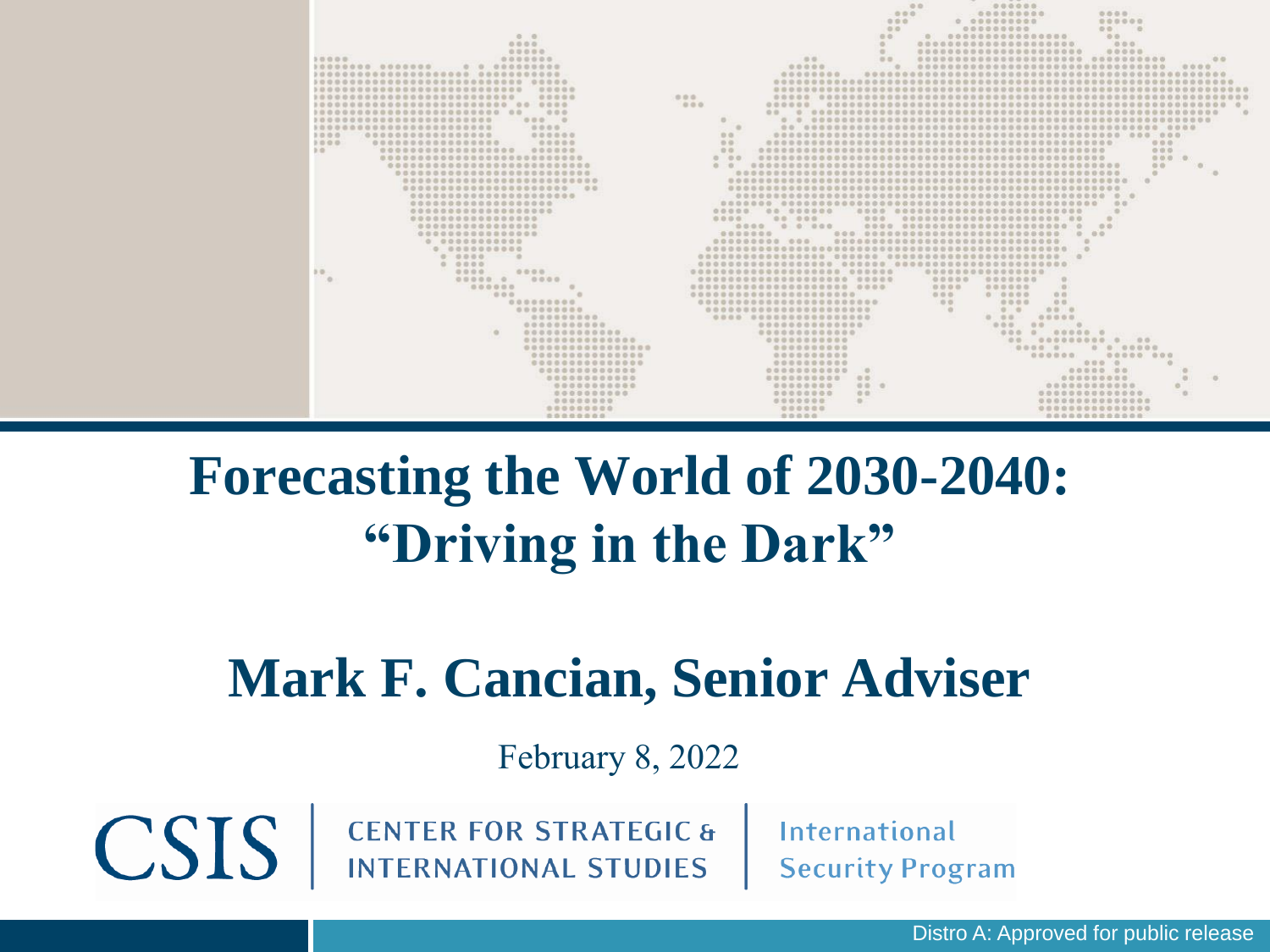#### **International Security Program**

# **Planners yearn for long term point forecasts**

- Developing budgets
- Developing long-term acquisition plans
- Justifying plans to Congress and the public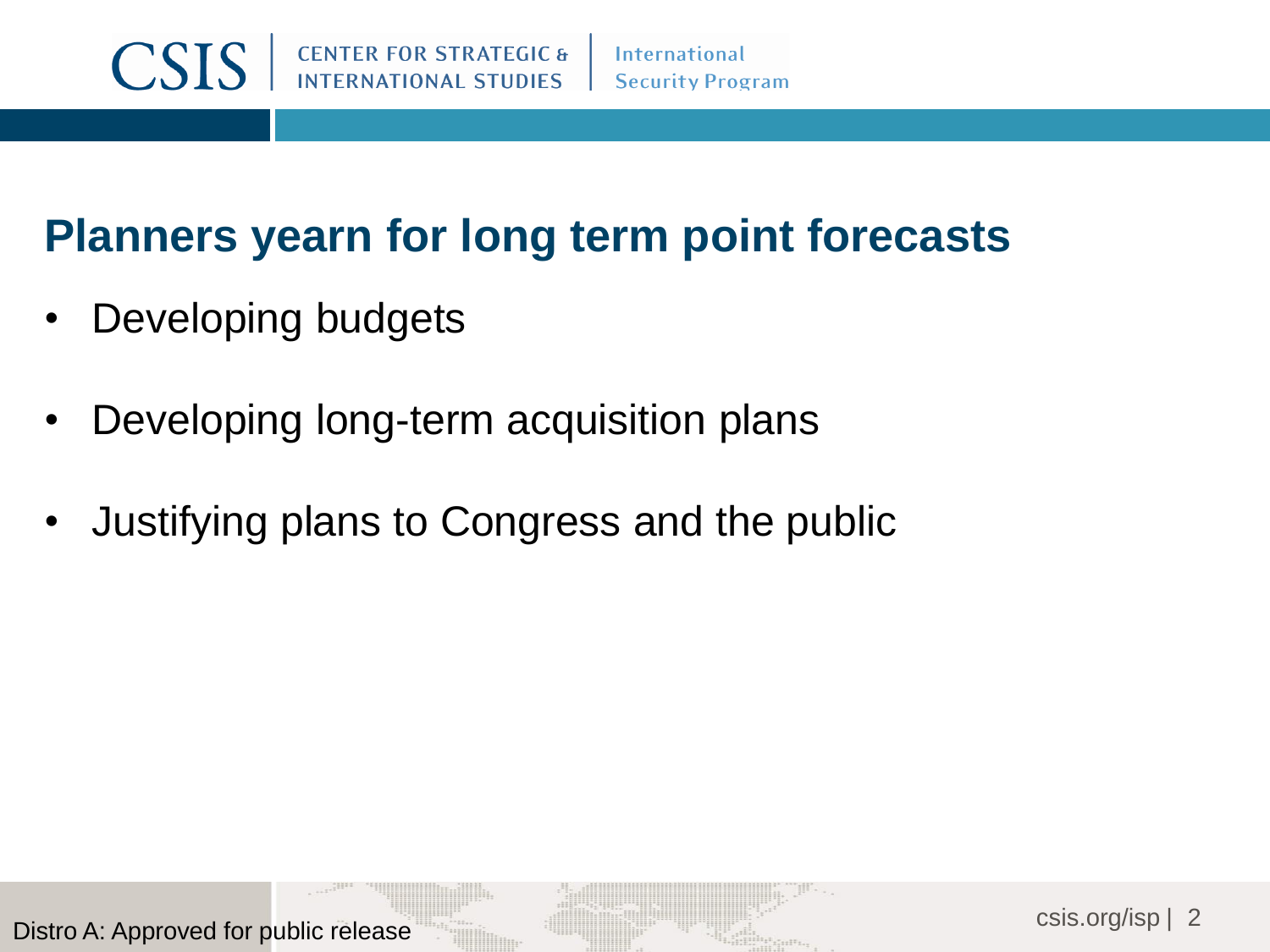#### **But our desire to forecast the future exceeds our ability to do so**

We deter the conflicts we prepare for and fight the conflicts we don't prepare for.

S\*\*\* happens

- 1950: North Korea invades the South
- 1990: Saddam Hussein invades Kuwait
- 2001: Terrorists based in Afghanistan attacked the United **States**
- 2004: insurgency develops in Iraq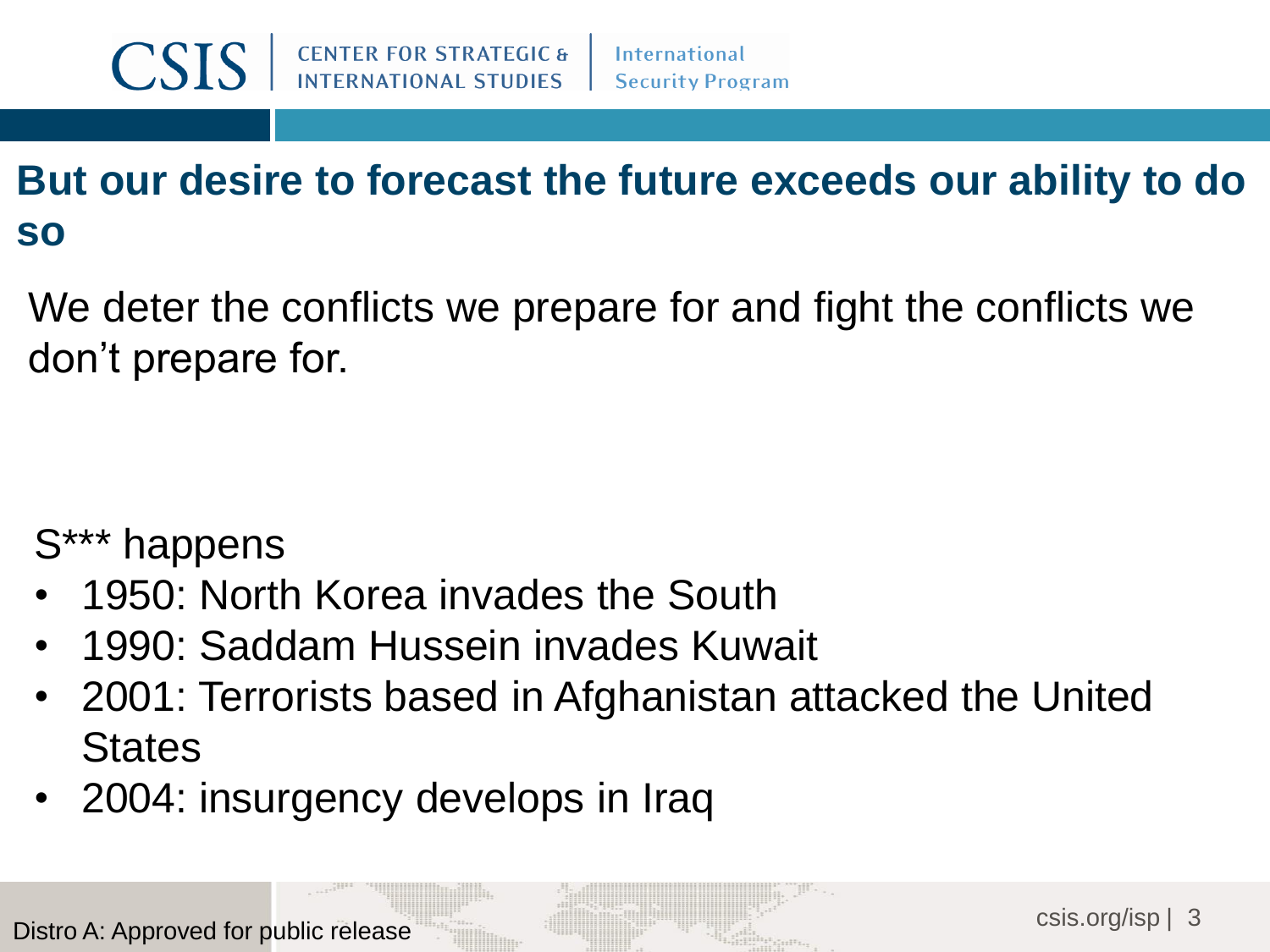#### *Budget Forecasting***: The Need for Humility DoD 5 year Forecasts (colored lines) v. Actual Budgets (black line)** 950



**Carter Reagan I Reagan II G. Bush Clinton I Clinton II G.W. Bush I G.W. Bush II Obama I Obama II Trump Base Budget excluding war funding** President during Budget Submission

Distro A: Approved for public release

csis.org/isp |